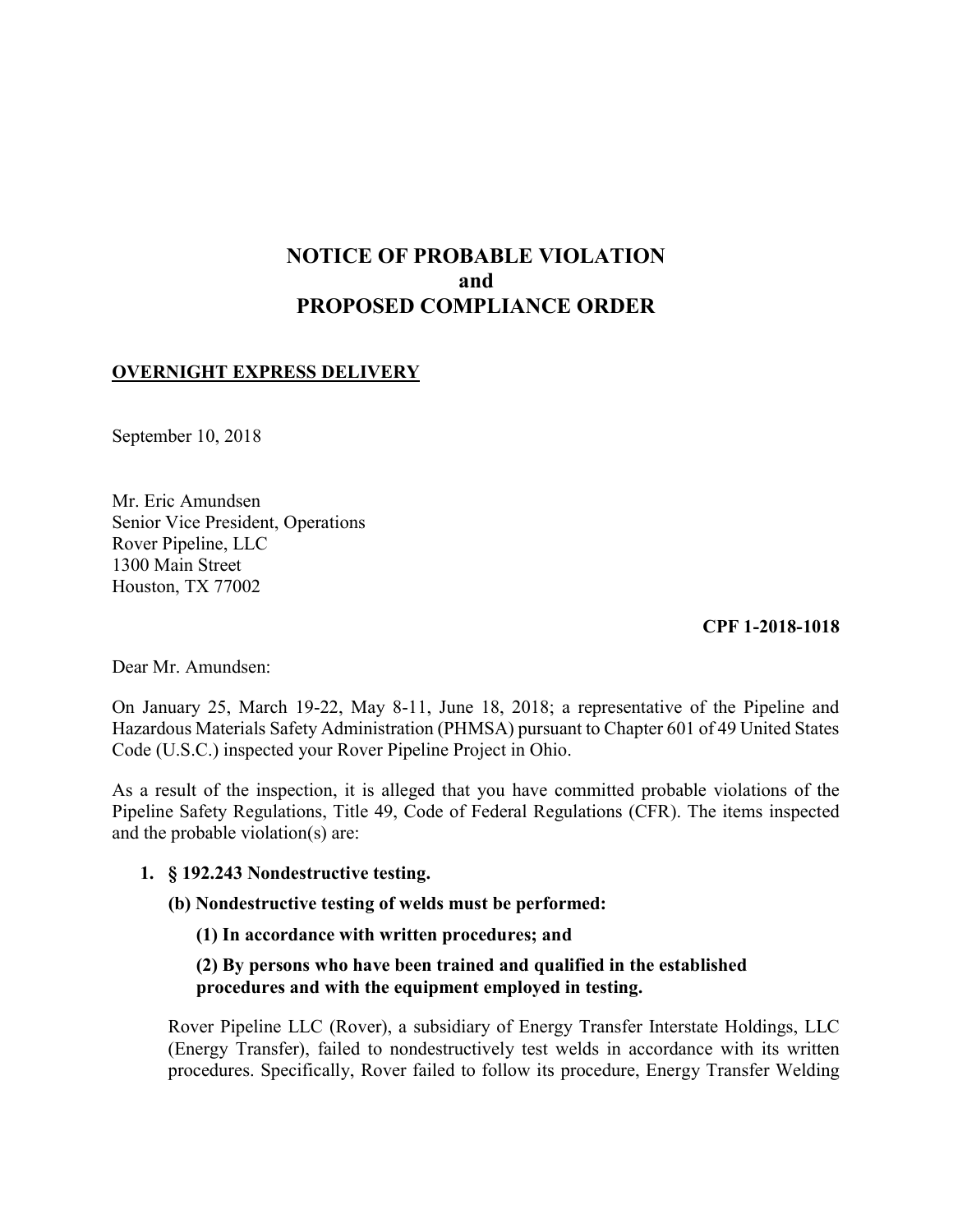Standards Document No. 060 (ETWS.060) effective 02/01/2017, which describes the nondestructive examination (NDE) requirements for welds.

 ETWS.060 Section 4 Nondestructive Examination, paragraph 4.3 NDE Frequency General/Auditing states in part (emphasis added):

…

• If NDE is performed by the pipeline contractor or by a subcontractor hired by the contractor, NDE auditing is required.

- The requirements for NDE auditors are as follows:
- $\circ$  NDE auditors shall be independent from the company providing NDE services.
- $\circ$  Auditors shall be a qualified RT or RTFI Level II or III.

 o Auditors shall have a valid acceptable near-visual acuity test certificate within the previous 12 month period.

• The NDE auditor is appointed by the Company and has authority for final acceptance/rejection of NDE interpretation.

…

 In addition, Paragraph 4.6 Nondestructive Examination Procedures and Personnel states (emphasis added):

 Nondestructive examination of welds must be performed in accordance with written and qualified procedures by persons who have been trained and qualified in the established procedures and with the equipment employed in the examination. The method of examination shall be such that discontinuities that adversely affect the integrity of the weld are clearly indicated.

### NDE personnel shall:

• Be certified as Level II or III in the applicable inspection method in accordance with American Society for Nondestructive Testing, Recommended Practice SNT-TC-1A.

• Provide copies of their current certifications.

 Have in their possession and be familiar with the applicable acceptance criteria as defined herein.

• Have in their possession and be familiar with Energy Transfer's current welding standards that apply to their scope of work.

 During follow-up investigation of a 12/17/2017 girth weld failure that occurred during post construction hydrostatic testing on the Sherwood Lateral – South test segment SW-7, the inspector noted that a project NDE film auditor responsible for 100% review of weld radiographs on the Rover Project Sherwood Lateral was not SNT TC-1A certified nor RT qualified in the applicable RT inspection method, as required by ETWS.060. Further investigation and follow-up with Rover noted that the operator was unable to produce any verifiable RT qualification experience for said auditor, and the operator immediately commenced remediation efforts. The finding prompted expanded information requests which resulted in identification of an additional 9 Rover Pipeline project NDE auditors not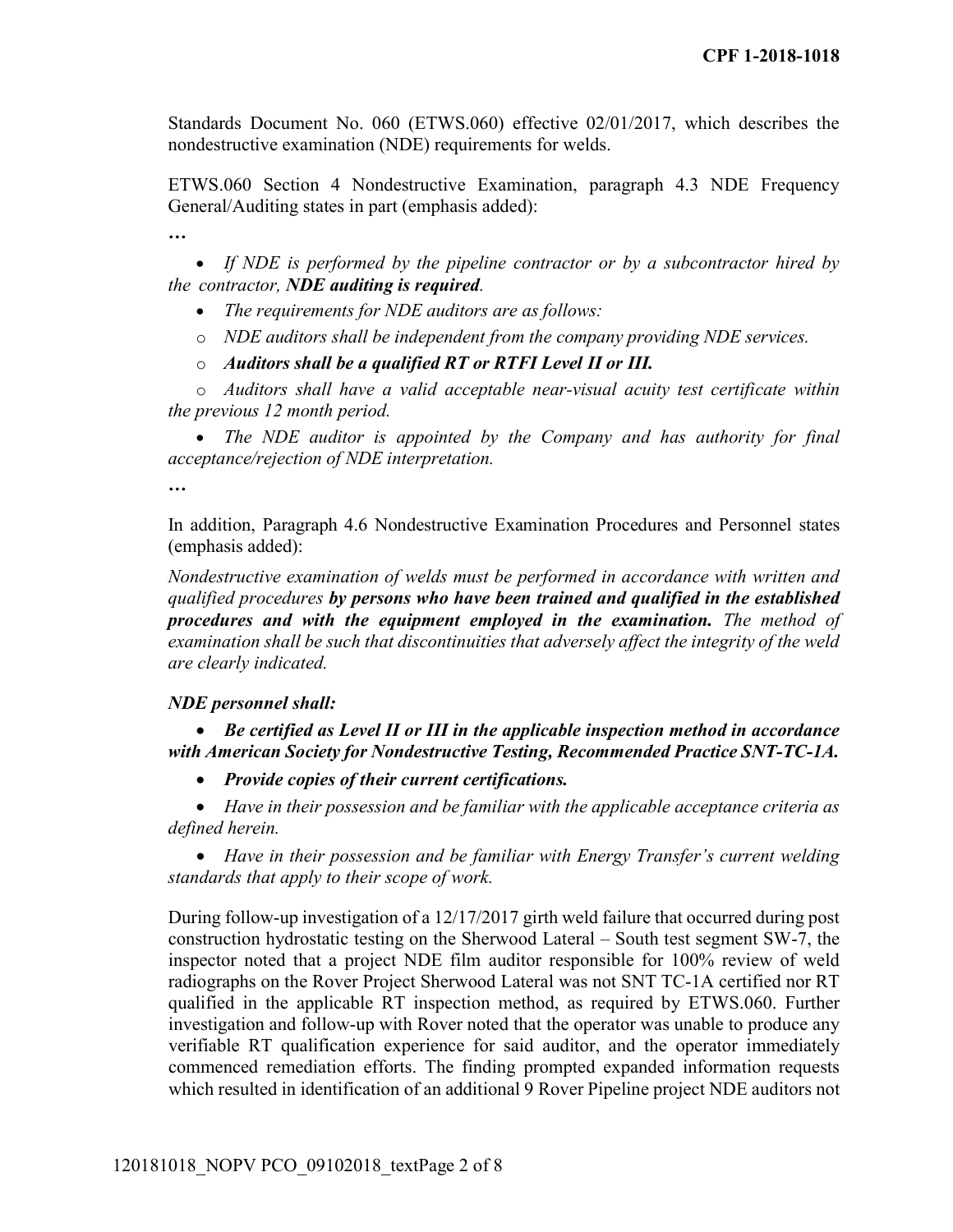meeting the requirements of ETWS.060. (see Exhibit A-01\_Rover NDE Auditing Rev\_1c\_Rover Pipeline NDE Auditor Qualifications Memo\_Revised\_04062018).

 Therefore, Rover failed to nondestructively test welds in accordance with its written procedures, and by persons who have been trained and qualified in the established procedures and with the equipment employed in testing, per the requirement of § 192.243.

### 2. § 192.303 Compliance with specifications or standards.

## comprehensive written specifications or standards that are consistent with this part. Each transmission line or main must be constructed in accordance with

 Rover failed to incorporate comprehensive written specifications or standards that are consistent with 49 CFR Part 192 during construction of the Rover Pipeline Project (Project) - specifically, the requirements prescribed in § 192.309 Repair of steel pipe.

Section 192.309 Repair of steel pipe states in part:

…

 (b) Each of the following dents must be removed from steel pipe to be operated at a pressure that produces a hoop stress of 20 percent, or more, of SMYS, unless the dent is repaired by a method that reliable engineering tests and analyses show can permanently restore the serviceability of the pipe:

 (1) A dent that contains a stress concentrator such as a scratch, gouge, groove, or arc burn.

(2) A dent that affects the longitudinal weld or a circumferential weld.

 (3) In pipe to be operated at a pressure that produces a hoop stress of 40 percent or more of SMYS, a dent that has a depth of:

(i) More than  $\frac{1}{4}$  inch (6.4 millimeters) in pipe 12 $\frac{3}{4}$  inches (324 millimeters) or less in outer diameter; or

 (ii) More than 2 percent of the nominal pipe diameter in pipe over 12 3/4 inches (324 millimeters)

…

 During review of post construction caliper run data for the Project and associated construction standards titled Energy Transfer Engineering Standards—Interstate/Intrastate, Volume 4 Pipeline Construction, Effective Date 02/01/2017 the inspector noted that Rover failed to incorporate the code requirements for the disposition of dents meeting criteria prescribed under § 192.309 (b)(2) within its construction standards. Specifically, the construction standards failed to include a requirement for the removal or repair of any dent that affects the longitudinal weld or a circumferential weld.

 Therefore, Rover failed to construct the Project in accordance with comprehensive written specifications or standards that are consistent with 49 CFR Part 192.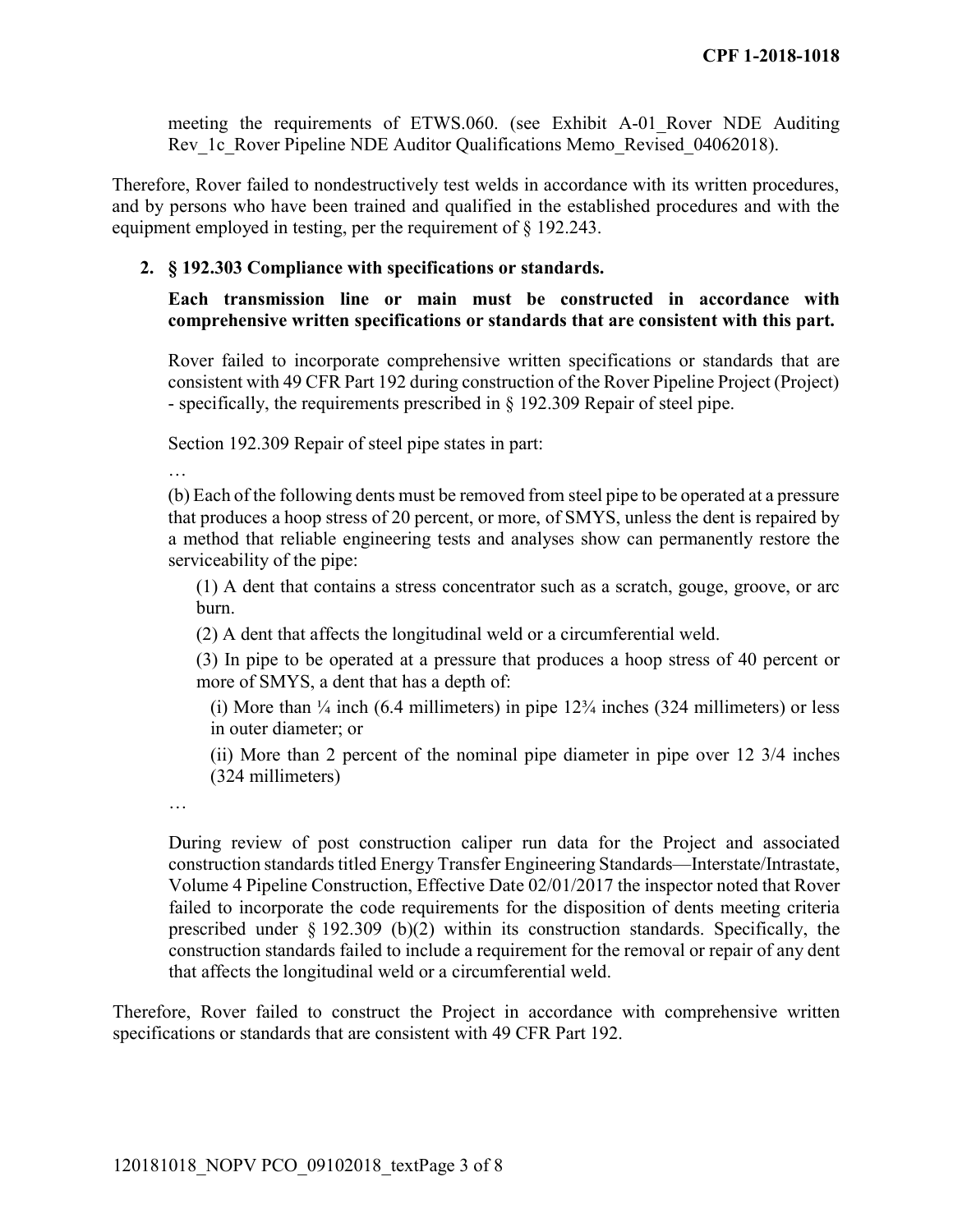## 3. § 192.319 Installation of pipe in a ditch

 (a) When installed in a ditch, each transmission line that is to be operated at a pressure producing a hoop stress of 20 percent or more of SMYS must be installed so that the pipe fits the ditch so as to minimize stresses and protect the pipe coating from damage.

 Rover failed to install portions of the Rover Pipeline Project (Project) in such a manner so as to minimize stresses and protect the pipe coating from damage by installing pipe under excessive axial, tensile or bending stresses.

 During hydrostatic testing of the Project, Rover experienced 3 girth weld failures, two of which were attributable to large axial and/or residual stresses. Independent third party analysis concluded that improper installation practices were contributing factors to these failures.

 The project experienced a girth weld failure on the Sherwood Lateral on December 18, 2017 at Station 648+94 in Tyler County WV. Rover's investigation into the failure included an independent metallurgical analysis by Det Norske Veritas Germanischer Lloyd (DNV GL). The DNV GL analysis concluded:

 "The failure occurred primarily due to overload from hydrostatic stresses and relatively large axial stresses. Supporting evidence for the presence of relatively large axial stresses include various locations of necking around the circumference of the girth weld, a relatively large opening between the failed ends, cracks in the epoxy field girth weld coating, and the overload nature on the fracture surface. Possible contributing factors to relatively large axial stresses acting on girth welds include stresses associated with tie-in configurations, settlement, and overburden."

 The presence of large axial/residual stresses acting on the weld was also evident by a post failure photo noting extensive separation of pipe ends. Evidence of extensive stress induced coating damage was also captured in post incident analysis photos labeled as Figure 5 through 8, and 59 through 63 in the final DNV GL report.

 The project also experienced a girth weld failure on the Burgettstown Lateral on January 15, 2018 at Station 2243+37 in Carrel County OH. Rover's investigation into the failure included an independent metallurgical analysis by DNV GL. The DNV GL analysis concluded:

 Supporting evidence for the conclusion that the cause of the pre-existing crack was HACC include the location of the crack on the OD surface, adjacent to the toe of the weld, the high hardness and coarse grain/bainitic microstructure of the HAZ of the elbow near the weld toe; the large degree of weld misalignment following the failure, indicating possibly high residual stresses; and the use of cellulosic-coated electrodes. Hydrogen-assisted cold cracks most typically occur in the HAZ of girth welds in steels with high carbon equivalent (CE) values. The CE of the elbow fitting base metal was higher than the CE of the pipe material, but was at a level that typically indicates moderately good resistance to HACC. The external toe of the girth weld is a likely location for crack initiation because of the stress concentration associated with the toe and what could have been a high cooling rate,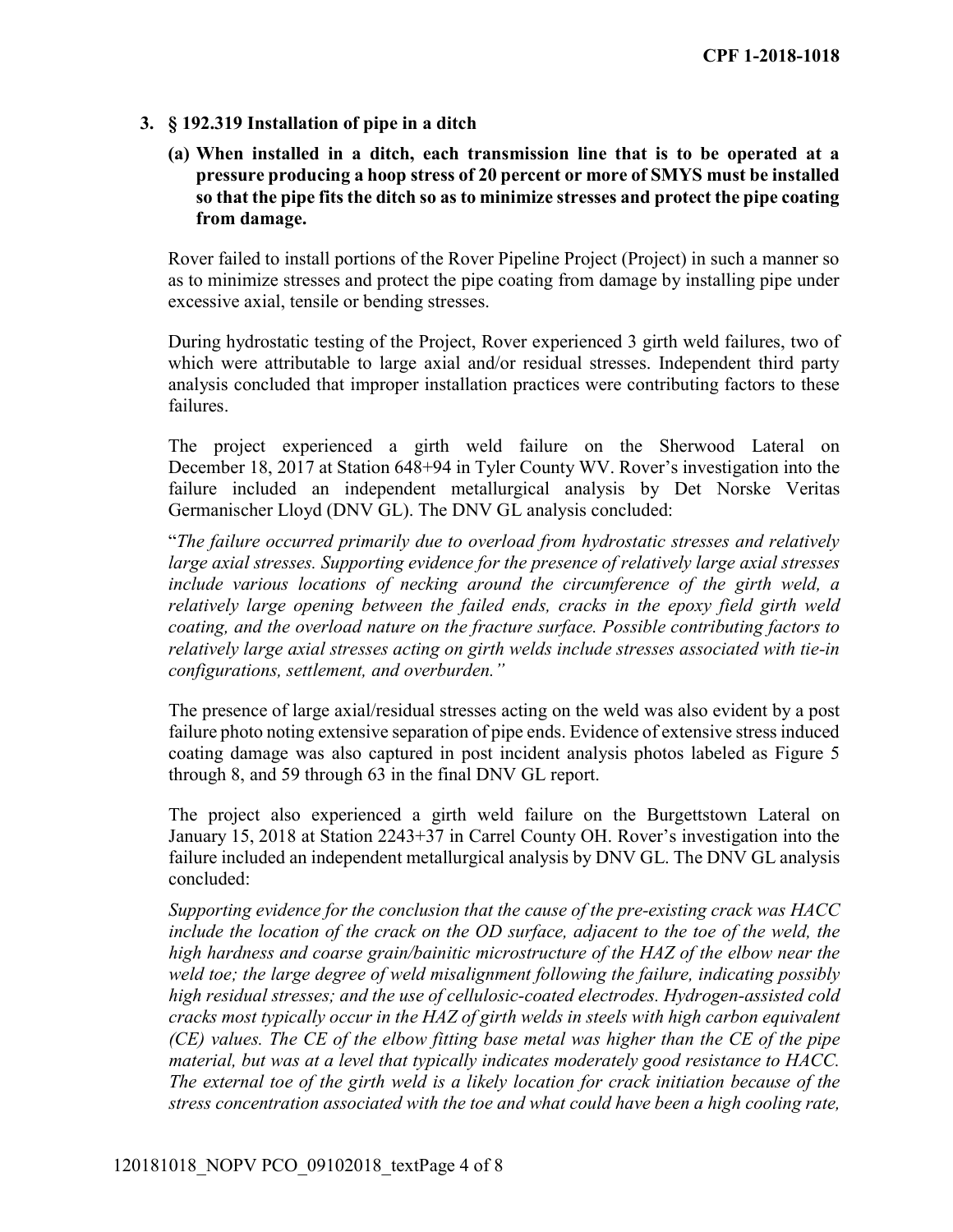which tends to promote the formation of crack-susceptible high-hardness microstructures. The weld misalignment, as well as a possible axial misalignment, could both be significant stress risers.

 Evidence of extensive stress induced coating damage was also captured in post incident analysis photos detailed in the following except:

 Figure 5 through Figure 9 are photographs of the external pipe surface at the U/S (failed) girth weld. The figures are sequential photographs around the circumference of the failure opening at the girth weld and show numerous circumferential cracks in the field applied girth weld coating, indicating there was significant deformation of the pipe prior to failure. The axial extent of the cracks is quite severe (several inches) near the ends of the failure opening and is less severe near the middle of the opening, between 8.8 (11: 11 orientation) of the girth weld in Figure 5, which is at the 9:00 orientation, and confirms that the weld was not completed in the ditch. and 1.6 (2:02 orientation) feet CW of TDC. Also indicated is the location of the top button

 The project also experienced 3 additional girth weld failures (cracks) during remediation efforts stemming from PHMSA findings associated with non-conformance with API-1104. The three welds identified as CGTI0011JJ, SWTI0219V and SWML5233D cracked subsequent the removal of a portion of original weld metal to facilitate repairs, and prior to deposit of new weld metal. Two of the three welds involved tie-in welds, with one (SWTI0219V) requiring approximately 300' of mainline excavation to facilitate proper alignment and a stress-free installation of a short replacement section. These occurrences also suggest that very high external tensile or bending stress may have been introduced at the time of installation on the Project and as the weld cross-section was reduced by grinding during repair efforts, localized stress is increased.

 Further analysis of the Project caliper tool data by the PHMSA inspector noted uninvestigated instances where the tool vendor identified pipe sections that appeared to be experiencing undue stress. As a result, Rover conducted an analysis and selected two locations for re-excavation. Confirmation Dig SWFB0307E noted cracking that was limited to the girth weld coating only and the result of stress exerted on the pipe. It was determined that the pipe was being forced against a ditch bank comprised of rock with enough force to produce ovality. Per the operator, a rock hammer was brought in and the ditch sides and bottom were excavated away to allow the pipe to rest in a neutral position in the ditch.

 Therefore, Rover failed to install pipe in such a manner so as to minimize stresses and protect the pipe coating from damage.

#### Proposed Compliance Order

Under 49 U.S.C. § 60122 and 49 CFR § 190.223, you are subject to a civil penalty not to exceed \$209,002 per violation per day the violation persists, up to a maximum of \$2,090,022 for a related series of violations. For violations occurring prior to November 2, 2015, the maximum penalty may not exceed \$200,000 per violation per day, with a maximum penalty not to exceed \$2,000,000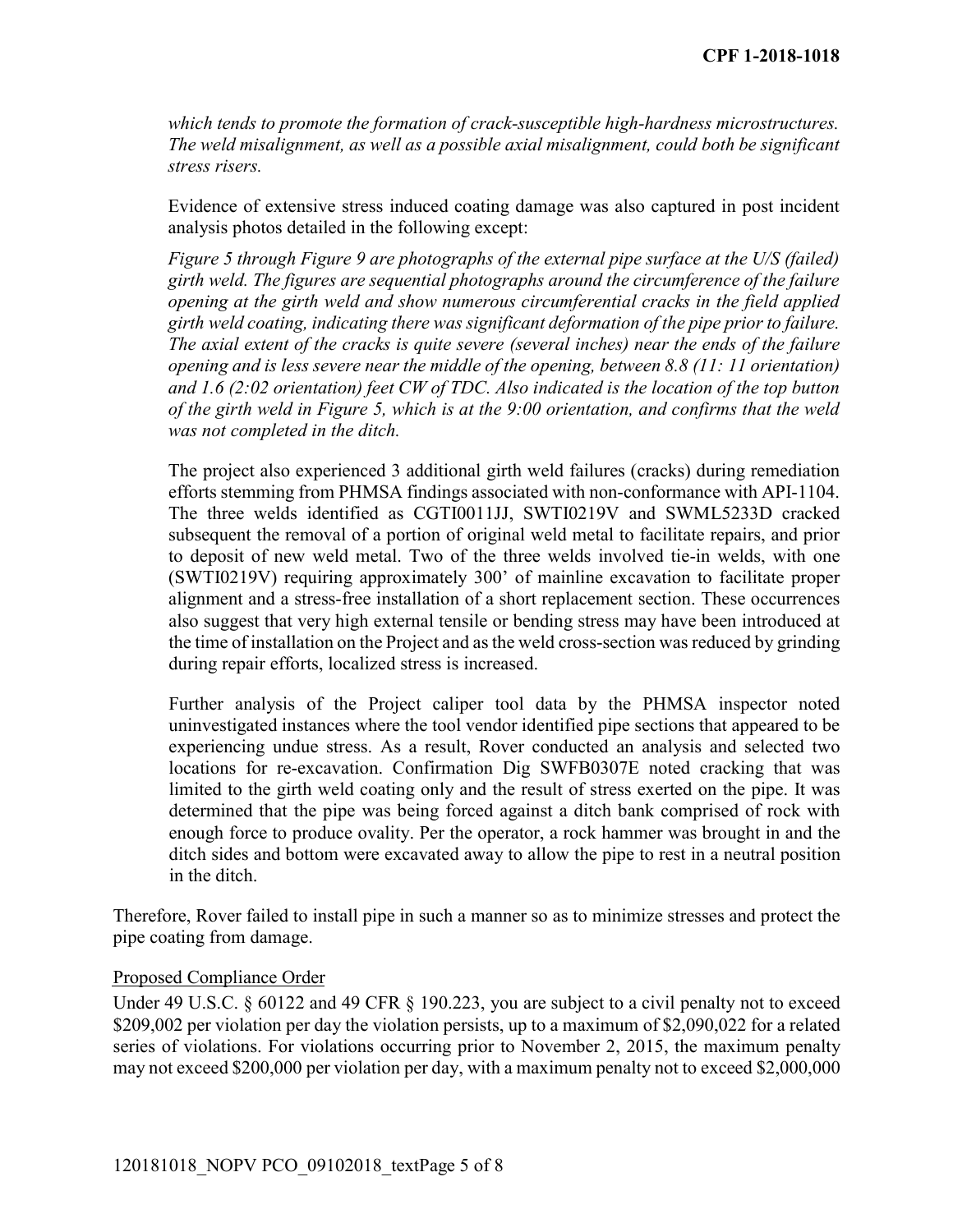for a related series of violations. We have reviewed the circumstances and supporting documents involved in this case, and have decided not to propose a civil penalty assessment at this time.

With respect to items 1, 2 & 3 pursuant to 49 U.S.C. § 60118, the Pipeline and Hazardous Materials Safety Administration proposes to issue a Compliance Order to Rover Pipeline, LLC. Please refer to the Proposed Compliance Order, which is enclosed and made a part of this Notice.

### Response to this Notice

 Enclosed as part of this Notice is a document entitled Response Options for Pipeline Operators in Compliance Proceedings. Please refer to this document and note the response options. Be advised that all material you submit in response to this enforcement action is subject to being made publicly available. If you believe that any portion of your responsive material qualifies for confidential treatment under 5 U.S.C. 552(b), along with the complete original document you must provide a second copy of the document with the portions you believe qualify for confidential treatment redacted and an explanation of why you believe the redacted information qualifies for confidential treatment under 5 U.S.C. 552(b).

 Following the receipt of this Notice, you have 30 days to submit written comments, or request a hearing under 49 CFR § 190.211. If you do not respond within 30 days of receipt of this Notice, this constitutes a waiver of your right to contest the allegations in this Notice and authorizes the Associate Administrator for Pipeline Safety to find facts as alleged in this Notice without further notice to you and to issue a Final Order. If you are responding to this Notice, we propose that you submit your correspondence to my office within 30 days from receipt of this Notice. This period may be extended by written request for good cause.

 Please submit all correspondence in this matter to Robert Burrough, Director, PHMSA Eastern Region, 820 Bear Tavern Road, Suite 103, West Trenton, New Jersey 08628. Please refer to CPF 1- 2018-1018 on each document you submit, and whenever possible provide a signed PDF copy in electronic format. Smaller files may be emailed to **robert.burrough@dot.gov**. Larger files should be sent on a CD accompanied by the original paper copy to the Eastern Region Office.

 Additionally, if you choose to respond to this (or any other case), please ensure that any response letter pertains solely to one CPF case number.

Sincerely,

 Robert Burrough Director, Eastern Region Pipeline and Hazardous Materials Safety Administration

 Enclosures: Proposed Compliance Order Response Options for Pipeline Operators in Compliance Proceedings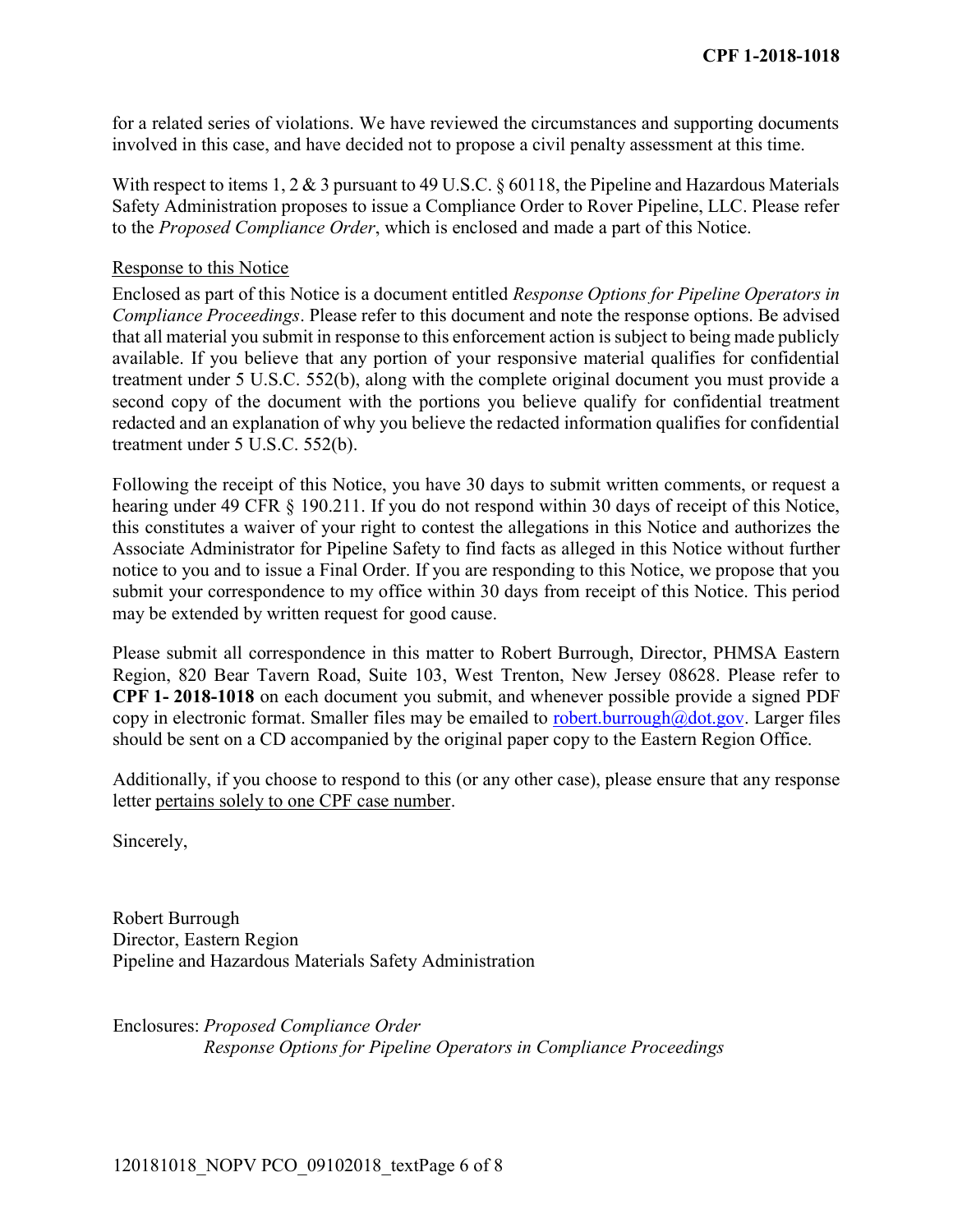## PROPOSED COMPLIANCE ORDER

 Pursuant to 49 U.S.C. § 60118, the Pipeline and Hazardous Materials Safety Administration (PHMSA) proposes to issue to Rover Pipeline, LLC (Rover) a Compliance Order incorporating the following remedial requirements to ensure the compliance of Rover with the pipeline safety regulations:

- 1. With respect to Item Number 1 of the Notice pertaining to Rover's failure to perform NDE in accordance with written procedures and by persons who have been trained and qualified in the established procedures and with the equipment employed in testing, Rover shall complete at a minimum, the following actions:
	- a. For all weld radiographs that were the responsibility of the two unqualified NDE auditors identified under Mitigation Proposal Paragraph 4 of Exhibit A-01, a 100% re- audit of said weld radiographs, totaling 9117, shall be completed by independent and appropriately certified Level II or III personnel in accordance with recommended practice ASNT SNT-TC-1A and ETWS.060.
	- b. For all weld radiographs that were the responsibility of the 5 improperly qualified NDE auditors identified under Mitigation Proposal Paragraph 3 of Exhibit A-01, a 10% re- audit of weld radiographs each auditor was responsible for, totaling 385, shall be completed by independent and appropriately certified Level II or III personnel in accordance with recommended practice ASNT SNT-TC-1A and ETWS.060. The 10% sampling and re-audit shall, at minimum, include film produced by each NDE Rig operating on the Spreads that each NDE auditor was responsible for.
	- c. For all weld radiographs that were the responsibility of the 3 industry qualified NDE auditors not meeting ETWS.060 requirements identified under Mitigation Proposal Paragraph 2 of Exhibit A-01, a 10% re-audit of weld radiographs each auditor was responsible for, totaling 419, shall be completed by independent and appropriately certified Level II or III personnel in accordance with recommended practice ASNT SNT-TC-1A and ETWS.060. The 10% sampling and re-audit shall, at minimum, include film produced by each NDE Rig operating on the Spreads that each NDE auditor was responsible for.
	- d. For all overturned calls made by the NDE auditors covered under Mitigation Proposal Paragraph 5 of Exhibit A-01, a 100% re-audit of said weld radiographs, totaling 31, shall be completed by independent and appropriately certified Level II or III personnel in accordance with recommended practice ASNT SNT-TC-1A and ETWS.060.
	- e. Within 30 days of the issuance of the Final Order, provide a written plan addressing implementation of the compliance order, including NDE auditor original weld counts, specified re-audit sample sizes, and results. A protocol detailing the process for final disposition of any rejects and/or remedial action required by 49 CFR 192 as a result of re-audit findings shall be included.
- 2. With respect to Item Number 2 of the Notice pertaining to Rover's failure to construct the Project in accordance with comprehensive written specifications or standards that are consistent with 49 CFR Part 192, specifically § 192.309(b)(2), Rover shall complete at a minimum, the following actions: